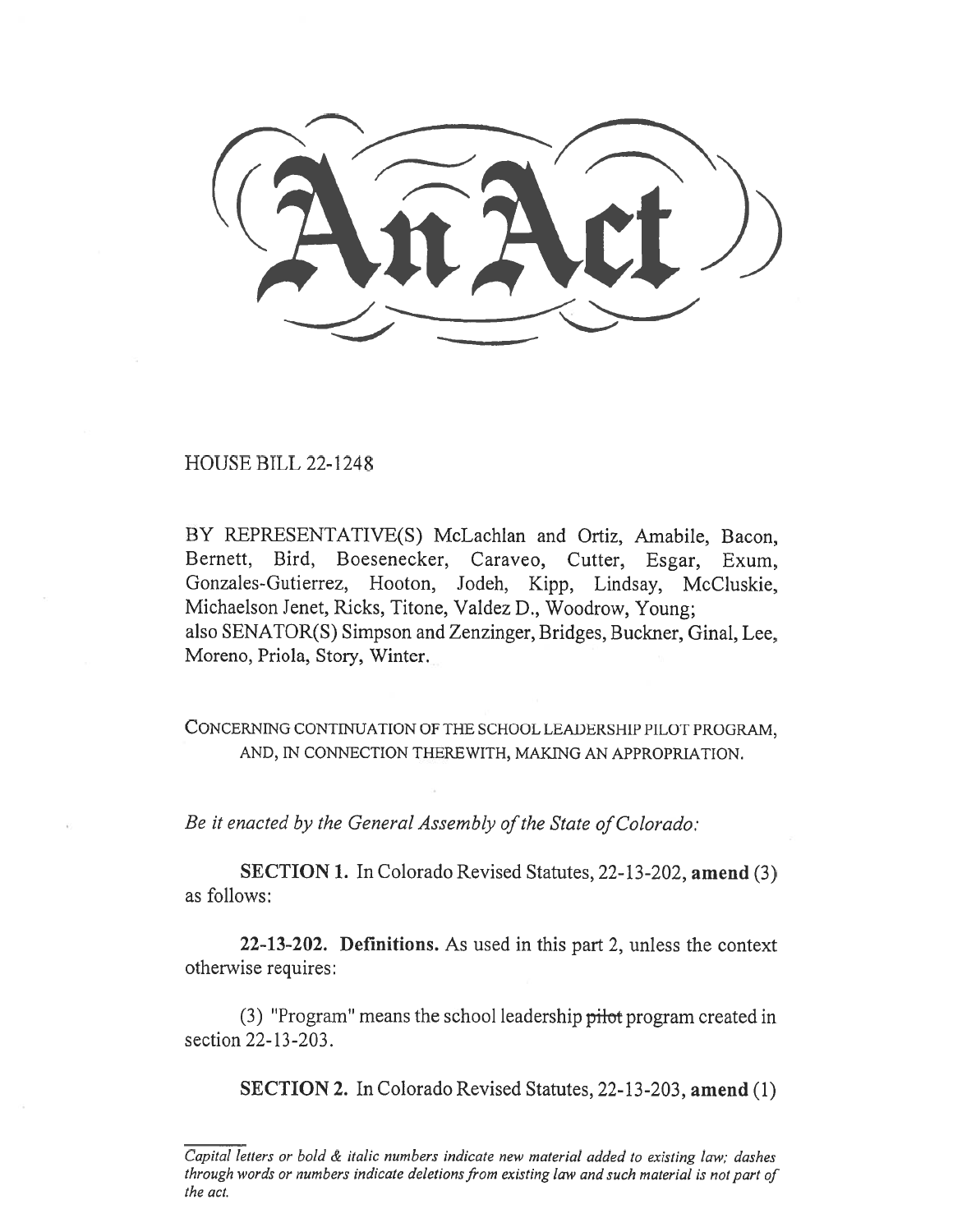and (6); and repeal (5) as follows:

22-13-203. School leadership program - created - participation - rules. (1) There is created in the department of education the school leadership pilot program to provide embedded, experiential professional development to improve the quality of school principals and empower them to exercise distributive and collaborative leadership that supports collaboration among the professional educators in the school building. The purpose of the program is to increase educator retention, improve school climate and culture, and improve student academic outcomes by improving the quality of leadership in public schools. The program must include identification of high-quality school principals and the opportunity for other school principals from school districts throughout the state to observe and interact with the identified high-quality school principals and to receive professional development in leadership skills to learn the critical practices of the high-quality school principals in successful public schools.

(5) Subject to available appropriations, the state-board-shall-award a grant to the employer of each school principal who is selected to participate in the program either-as an exemplary-high-quality school principal-who assists-in-providing-professional-development-oras a school principal-who is selected-to-receive-professional-development. The state board-shall-determine-the-amount-of-each-grant-based-on-the-costs-that-theemployer is expected to incur as a result of the school principal's participation in the program.

(6) The general assembly shall annually appropriate money UP TO TWO HUNDRED FIFTY THOUSAND DOLLARS to the department for the implementation of this part 2, including money to pay the costs of designing and implementing the program, which may include the cost of contracting with an entity as authorized in subsection (2) of this section. and awarding  $\frac{1}{2}$  and  $\frac{1}{2}$  in subscribed in subsection (5) of this section.

SECTION 3. In Colorado Revised Statutes, repeal 22-13-205 as follows:

22-13-205. Repeal of part. This part  $2$  is repealed, effective July 1,  $2022.$ 

SECTION 4. Appropriation. For the 2022-23 state fiscal year,

PAGE 2-HOUSE BILL 22-1248